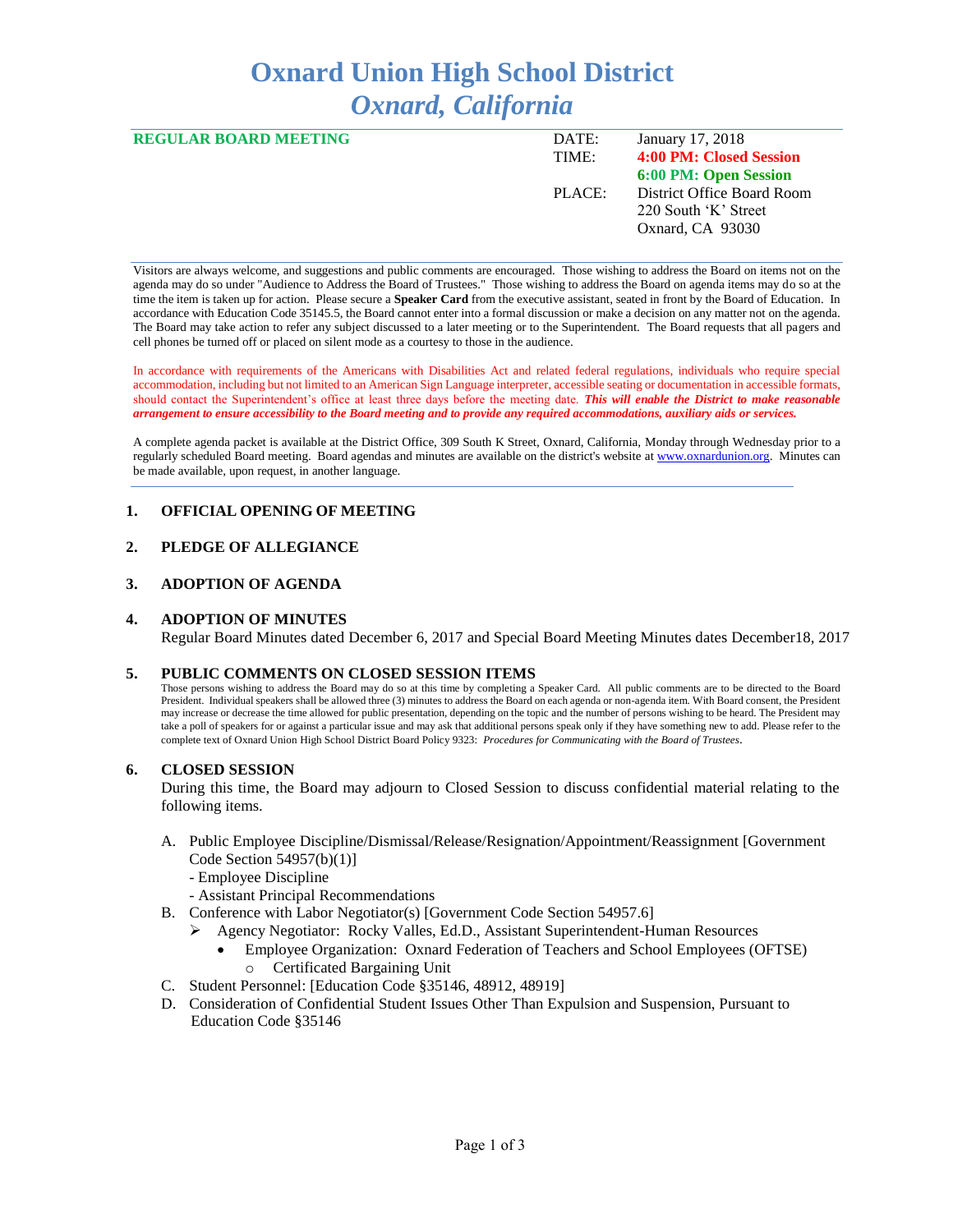Board Meeting Agenda January 17, 2018

E. Conference with Real Property Negotiator (Govt. Code § 54956.8)

 PROPERTY: 50-acres of 107.25 acres located at or near 1825 Camino del Sol, Oxnard, CA (southeast corner of N. Rose Ave. and Cesar Chaves Dr.) Ventura County Assessor Parcel No. 214-0- 020-595

AGENCY NEGOTIATOR: Sid Albaugh, Assistant Superintendent Business Services Business Services and Dr. Joel Kirschenstein, Consultant Sage Realty Group Inc.

NEGOTIATING PARTIES: Brian Edward Maulhardt, as Trustee of the Brian Edward Maulhardt Children's Support Trust

UNDER NEGOTIATION: Price and terms of payment

- F. CONFERENCE WITH LEGAL COUNSEL-ANTICIPATED LITIGATION Significant exposure to litigation pursuant to paragraph (2) of subdivision (d) of Section 54956.9(a) and (d)(1): OAH Case No. 2017100665
- G. Conference with Real Property Negotiator (Govt. Code § 54956.8) PROPERTY: Multiple District-owned parcels, including: (1) Bell Ranch Property, Assessor Parcel No. ("APN") 156-0-180-385, Camarillo, California; (2) South of Oxnard High School, APN 183-0-030-180; (3) District Office Campus, 220, 309, and 315 South K Street, Oxnard, CA, APNs 202-0-010-630 & -740; (4) Hueneme Road Adult School, 527 W Hueneme Road, Oxnard, CA, APN 222-0-082-625; (5) 280 and 300 Skyway Drive, Camarillo, CA, APN 230-0-130-105; and (6) 15 Stearman Street, Camarillo, CA, APN 230-0-130-115 AGENCY NEGOTIATOR: Sid Albaugh, Assistant Superintendent Business Services and Dr. Joel Kirschenstein, Consultant Sage Realty Group Inc. NEGOTIATING PARTIES: To be determined UNDER NEGOTIATION: Price and terms of payment.
- H. Conference with Real Property Negotiator (Govt. Code § 54956.8) PROPERTY: 7.6 Acres located 1800 Solar Drive, Oxnard, CA, Ventura County Assessor Parcel No. 213-0-070-045 AGENCY NEGOTIATOR: Sid Albaugh, Assistant Superintendent Business Services and Dr. Joel Kirschenstein, Consultant Sage Realty Group Inc. NEGOTIATING PARTIES: NAI Capital UNDER NEGOTIATION: Price and terms of payment.

# **7. RECONVENE IN PUBLIC: REPORT ON CLOSED SESSION ACTION**

## **8. RECOGNITION**

- ➢ Dedicated Student Award
	- Frontier High School
	- Oxnard High School
- ➢ Geo Bowl Winners
	- $\bullet$  Hueneme High School-3<sup>rd</sup> Place

#### **9. PUBLIC COMMENTS TO ADDRESS THE BOARD OF TRUSTEES**

Those persons wishing to address the Board may do so at this time by completing a Speaker Card. All public comments are to be directed to the Board President. Individual speakers shall be allowed three (3) minutes to address the Board on each agenda or non-agenda item. With Board consent, the President may increase or decrease the time allowed for public presentation, depending on the topic and the number of persons wishing to be heard. The President may take a poll of speakers for or against a particular issue and may ask that additional persons speak only if they have something new to add. Please refer to the complete text of Oxnard Union High School District Board Policy 9323: *Procedures for Communicating with the Board of Trustees.*

## **10. ACTION ITEMS**

## **Educational Services**

A. Consideration of Approval of Charter Petition Renewal – CAPE Charter School

# **11. SUPERINTENDENT'S REPORT**